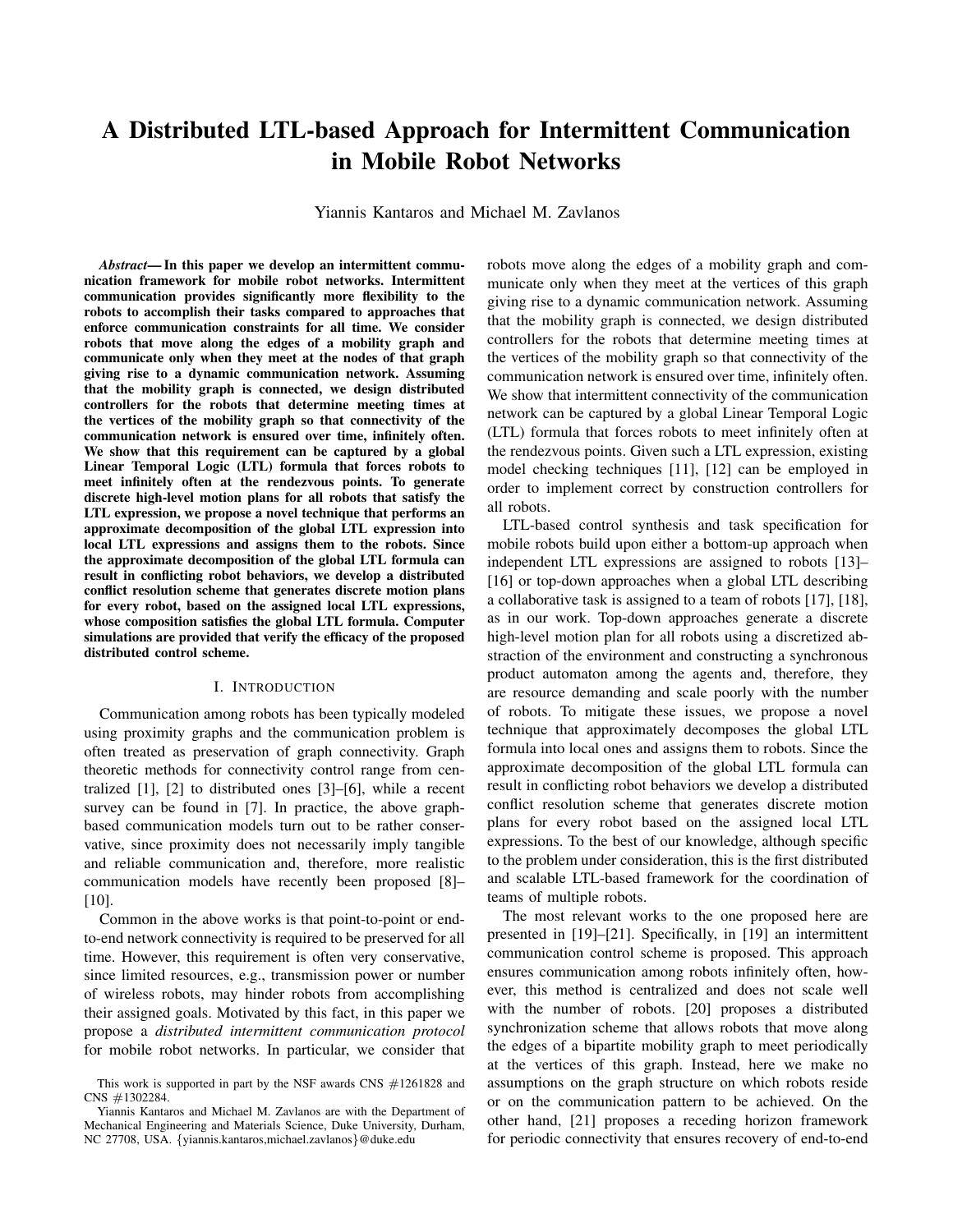

Fig. 1. A graphical illustration of the problem formulation. Black squares represent communication points and red circles stand for robots  $r_{ij}$  that move along paths  $\gamma_{ij}$  that are depicted by black dashed curves.

connectivity within a given time horizon. As the number of robots or the size of the time horizon grows, this approach can become computationally expensive. To the contrary, our proposed method scales very well to large numbers of robots and can handle situations where the whole network can not be connected at once, by ensuring connectivity over time, infinitely often.

### II. PROBLEM FORMULATION

Assume R locations in space positioned at  $v_i \in \mathbb{R}^n$  and paths  $\gamma_{ij} : [0,1] \to \mathbb{R}^n$  that connect two locations i and j such that  $\gamma_{ij}(0) = \mathbf{v}_i$  and  $\gamma_{ij}(1) = \mathbf{v}_j$ . The union of locations  $v_i$  and paths  $\gamma_{ij}$  gives rise to an undirected graph  $\mathcal{G} = \{V, \mathcal{E}\}\$ , where the set of nodes  $V = \{1, 2, \ldots, R\}$  is indexed by the set of locations  $v_i$  and the set of edges  $\mathcal{E} \subseteq$  $V \times V$  is determined by the paths  $\gamma_{ij}$  such that an edge  $(i, j) \in \mathcal{E}$  exists if and only if a path  $\gamma_{ij}$  exists. Two nodes i, j are called neighbors in  $G$  if and only if there exists an edge  $(i, j) \in \mathcal{E}$  and, thus, we can define the set of neighbors of node i by  $\mathcal{N}_i = \{j \in \mathcal{V} | (i, j) \in \mathcal{E} \}$ . In what follows, we assume that the graph  $G$  is connected.

Consider also a team of  $N = |\mathcal{E}|$  robots so that robot  $r_{ij}$  moves back and forth between the nodes i and j in  $\mathcal{G}$ , along the path  $\gamma_{ij}$ , to possibly accomplish some high-level task (see also Figure 1). We call  $G$  a mobility graph and assume the robots move along the edges of  $G$  according to the following kinematics:

$$
\dot{\mathbf{x}}_{ij}(t) = \mathbf{u}_{ij}(t),\tag{1}
$$

where  $\mathbf{x}_{ij}(t) \in \mathbb{R}^n$  is the position of robot  $r_{ij}$  at time t and  $\mathbf{u}_{ij}(t) \in \mathbb{R}^n$  is a control action that drives that robot between nodes  $v_i$  and  $v_j$  along the path  $\gamma_{ij}$ .

### *A. Discretized Abstraction of the Workspace*

Since robot  $r_{ij}$  moves back and forth between the nodes i and j along the path  $\gamma_{ij}$ , we can construct a transition system (TS) denoted by  $TS_{ij}$  to abstract the motion of every robot  $r_{ij}$ , which is defined as follows

*Definition 2.1 (Transition System):* A *transition system* TS<sub>ij</sub> is a tuple  $(Q_{ij}, q_{ij}^0, A_{ij}, \rightarrow_{ij}, AP, L_{ij})$  where

- $Q_{ij} = \left\{ q_{ij}^{\mathbf{v}_i}, q_{ij}^{\mathbf{v}_j} \right\}$  is the set of states, where the states  $q_{ij}^{\mathbf{v}_i}$  and  $q_{ij}^{\mathbf{v}_j}$  indicate that robot  $r_{ij}$  is at node i and j, respectively,
- $q_{ij}^0 \in \mathcal{Q}_{ij}$  is the initial state,
- $\mathcal{A}_{ij}$  is a set of actions. The available actions in state  $q_{ij}^{\mathbf{v}_i}$  are 'go to state  $q_{ij}^{\mathbf{v}_j}$  and 'wait in state  $q_{ij}^{\mathbf{v}_i}$ .
- $\rightarrow_{ij} \subseteq Q_{ij} \times A_{ij} \times Q_{ij}$  is the transition relation,
- $AP$  is the set of atomic propositions, and
- $L_{ij}$  :  $\mathcal{Q}_{ij} \rightarrow 2^{\mathcal{AP}}$  is an observation/output relation giving the set of atomic propositions that are satisfied in a state.

In what follows we give definitions related to  $TS_{ij}$ , that we will use throughout the rest of the paper.

*Definition 2.2 (Infinite Path):* An *infinite path*  $\tau_{ij}$  of  $TS_{ij}$ is an infinite sequence of states,  $\tau_{ij} = \tau_{ij}(1)\tau_{ij}(2)\tau_{ij}(3) \ldots$ such that  $\tau_{ij}(1) = q_{ij}^0, \tau_{ij}(k) \in \mathcal{Q}_{ij}$ , and  $(\tau_{ij}(k), a_{ij}^k, \tau_{ij}(k+1))$ 1))  $\in \rightarrow_{ij}$ , for some  $a_{ij}^k \in \mathcal{A}_{ij}$ ,  $\forall k$ .<sup>1</sup>

*Definition 2.3 (Composition):* Composition of M infinite paths  $\tau_m = \tau_m(1)\tau_m(2)\tau_m(3)\ldots$ , where  $m \in \{1, ..., M\}$ , denoted by  $\tau = \otimes_{\forall m} \tau_m$  is an infinite sequence of states defined as  $\tau = \tau(1)\tau(2)\cdots = [\tau(k)]_{k=1}^{\infty}$ , where  $\tau(k)$  $(\tau_1(k), \tau_2(k), \ldots, \tau_M(k)).$ 

*Definition 2.4 (Projection):* For an infinite path  $\tau$  =  $\tau(1)\tau(2)\tau(3)\ldots$ , we denote by  $\Pi|_{\text{TS}_{ij}}\tau$  its projection onto  $TS_{ij}$ , which is obtained by erasing all states in  $\tau$  that do not belong to  $\mathcal{Q}_{ij}$ .

*Definition 2.5 (Trace of infinite path):* The trace of an infinite path  $\tau_{ij} = \tau_{ij}(1)\tau_{ij}(2)\tau_{ij}(3) \ldots$  of a transition system  $TS_{ij}$ , denoted by trace( $\tau_{ij}$ ), is an infinite word that is determined by the sequence of atomic propositions that are true in the states along  $\tau_{ij}$ , i.e.,  $trace(\tau_{ij})$  =  $L_{ij}(\tau_{ij}(1))L_{ij}(\tau_{ij}(2))\ldots$ 

*Definition 2.6 (Motion Plan):* Given a LTL formula  $\phi$ , a transition system  $TS_{ij}$  both defined over the set of atomic propositions  $AP$ , an infinite path  $\tau_{ij}$  of TS<sub>ij</sub> is called *motion plan* if and only if  $trace(\tau_{ij}) \in Words(\phi)$ , where Words $(\phi) = \{ \sigma \in (2^{\mathcal{AP}})^{\omega} | \sigma \models \phi \}$  is defined as the set of words  $\sigma \in (2^{\mathcal{AP}})^\omega$  that satisfy the LTL  $\phi$  and  $\models \subseteq (2^{\mathcal{AP}}) \times$  $\phi$  is the satisfaction relation. The relation trace( $\tau_{ij}$ )  $\in$ Words( $\phi$ ) is equivalently denoted by  $\tau_{ij} \models \phi$ .

### *B. Communication Network*

We assume that robots can communicate only if they are physically located at a common rendezvous point. This way, a dynamic robot communication graph  $\mathcal{G}_c = \{V_c, \mathcal{E}_c\}$  is constructed where the set of nodes  $V_c$  is indexed by robots, i.e.,  $V_c = \{1, 2, ..., N\}$  and  $\mathcal{E}_c \subseteq \mathcal{V}_c \times \mathcal{V}_c$  is the set of communication links that emerge among robots when they are located at the same rendezvous point. At every rendezvous point  $i$  communication takes place when all robots in the set  $\mathcal{R}_i = \{r_{ij} | j \in \mathcal{N}_i\}$  are present at node i, simultaneously. Hence, every robot  $r_{ij}$  can directly communicate with all robots that belong to the set  $\mathcal{N}_{ij} = \mathcal{R}_i \cup \mathcal{R}_j \setminus \{r_{ij}\}.$  Then the communication graph  $G_c$  is defined to be *connected over* 

<sup>&</sup>lt;sup>1</sup>A *finite path* of  $TS_{ij}$  can be defined accordingly. The only difference with the infinite path is that a finite path is defined as a finite sequence of states of  $TS_{ij}$ .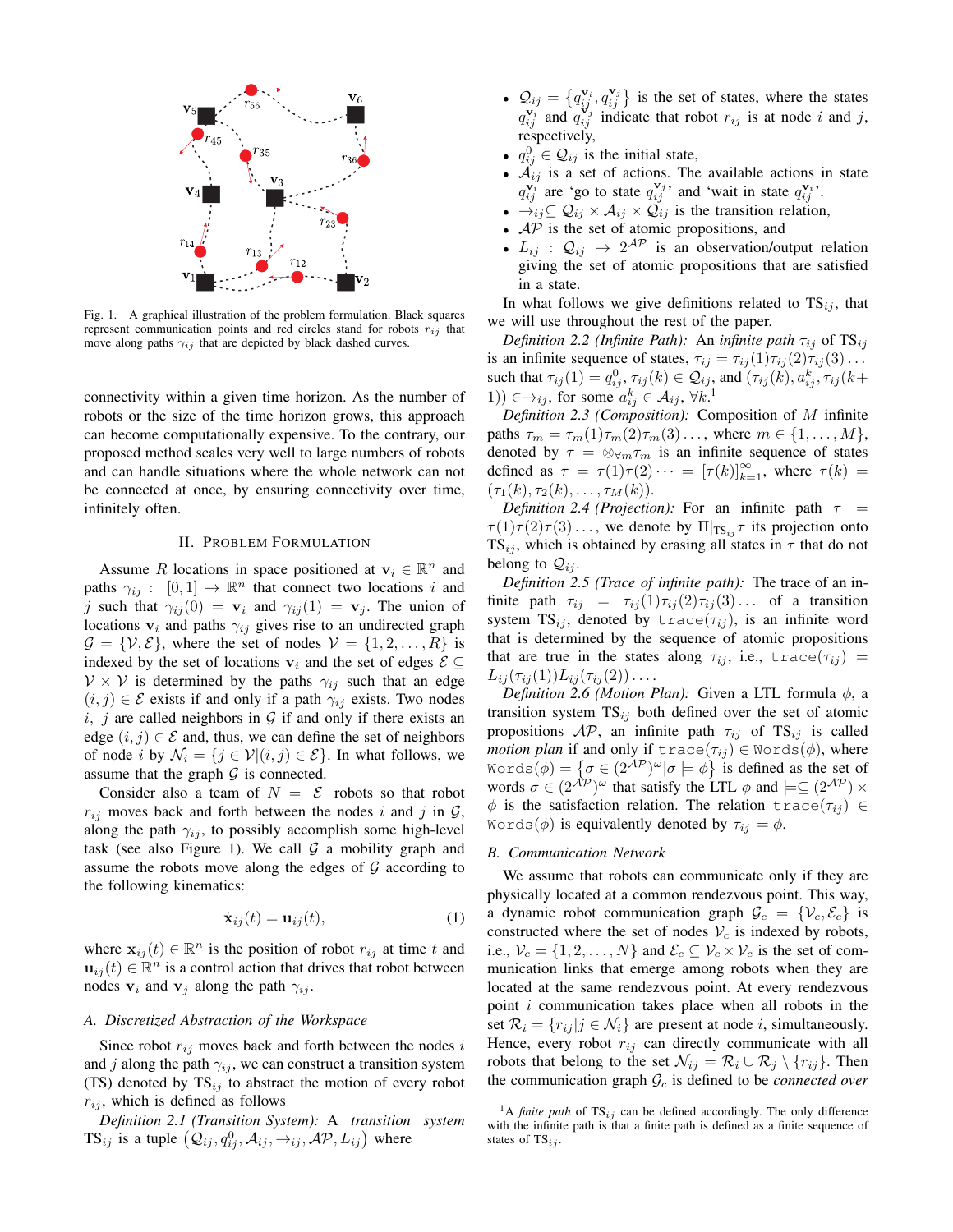*time* if all robots in  $\mathcal{R}_i$  meet at the rendezvous point i infinitely often, for all nodes  $i \in V$ . Such a requirement can be captured by the following global LTL expression:

$$
\phi = \bigwedge_{i \in \mathcal{V}} \left( \Box \Diamond \bigwedge_{j \in \mathcal{N}_i} \pi_{ij}^{\mathbf{v}_i} \right), \tag{2}
$$

where  $\pi_{ij}^{\mathbf{v}_i}$  is an atomic proposition defined as

$$
\pi_{ij}^{\mathbf{v}_i} = \begin{cases} 1 & \text{if } \|\mathbf{x}_{ij} - \mathbf{v}_i\| \le \epsilon \\ 0 & \text{otherwise,} \end{cases}
$$
 (3)

for a sufficiently small  $\epsilon > 0$ ,  $\Lambda$  is the conjuction operator, while  $\Box$  and  $\Diamond$  stand for the temporal operators 'always' and 'eventually', respectively. For more details on LTL, we refer the reader to [11], [12].

Assuming that all robots  $r_{ij}$  make transitions synchronously by picking their next state in their respective transition systems, the problem that is addressed in this paper can be stated as:

*Problem 1:* Given any initial configuration of the robots in the mobility graph G determine motion plans  $\tau_{ij}$  for all robots  $r_{ij}$  such that the global LTL expression given in (2) is satisfied, i.e., connectivity of the communication graph  $\mathcal{G}_c$ is guaranteed over time, infinitely often.

### III. INTERMITTENT COMMUNICATION CONTROL

To solve Problem 1, known centralized model checking techniques can be employed, that typically rely on a discretized abstraction of the environment captured by a TS and the construction of a synchronized product system among all robots of the network. As a result, such approaches are resource demanding and scale poorly with the size of the network. Therefore, a distributed solution is preferred whereby discrete high-level motion plans for every robot can be computed locally across the network. For this purpose, notice first that although the global LTL formula (2) is not decomposable with respect to robots, it can be decomposed in local LTL formulas  $\phi_{v_i}$  associated with the rendezvous nodes  $i \in V$ , which are coupled with each other by the conjunction operator  $\land$ . Specifically, we can write  $\phi =$  $\bigwedge_{i\in\mathcal{V}}\phi_{\mathbf{v}_i}$ , where  $\phi_{\mathbf{v}_i}$  is defined as

$$
\phi_{\mathbf{v}_i} = \Box \Diamond \left( \bigwedge\nolimits_{j \in \mathcal{N}_i} \pi_{ij}^{\mathbf{v}_i} \right),\tag{4}
$$

and forces all robots  $r_{ij} \in \mathcal{R}_i$  to meet infinitely often at the rendezvous point located at  $v_i$ .

Given the decomposition of  $\phi$  into local LTL formulas  $\phi_{\mathbf{v}_i}$ , every robot  $r_{ij}$  needs to develop motion plans  $\tau_{ij}$  so that the composition of plans  $\tau_{im}$ ,  $\forall r_{im} \in \mathcal{R}_i$  denoted by  $\tau_{\mathbf{v}_i} = \otimes_{r_{im} \in \mathcal{R}_i} \tau_{im}$  and the composition of plans  $\tau_{jn}, \forall r_{jn} \in$  $\mathcal{R}_j$ , denoted by  $\tau_{\mathbf{v}_j} = \otimes_{r_{jn} \in \mathcal{R}_j} \tau_{jn}$  satisfy the local LTL expressions  $\phi_{\mathbf{v}_i}$  and  $\phi_{\mathbf{v}_j}$ , respectively. In this way, we can ensure that the composition of  $\tau_{ij}$ ,  $\forall r_{ij}$ , satisfies the global LTL expression (2), since all local LTL expressions  $\phi_{\mathbf{v}_i}$  are satisfied.

Motion plans  $\tau_{v_i} \models \phi_{v_i}, \forall i$ , can be constructed using existing tools from model checking theory [11], [12]. However, notice that constructing plans  $\tau_{\mathbf{v}_i}$  and  $\tau_{\mathbf{v}_j}$ ,  $j \in \mathcal{N}_i$  independently cannot ensure that the robots' behavior in the workspace will satisfy the global LTL formula (2). The reason is that the local LTL formulas  $\phi_{\mathbf{v}_i}$  in (4) are not independent from each other, since they are coupled by robots' state in their respective transition systems. In other words, since every robot  $r_{ij}$  is responsible for communicating with other robots at vertices  $v_i$  and  $v_j$ , this implies that the LTL expressions  $\phi_{\mathbf{v}_i}$  and  $\phi_{\mathbf{v}_j}$  are coupled with each other by robot  $r_{ij}$  through the atomic propositions  $\pi_{ij}^{\mathbf{v}_i}$  and  $\pi_{ij}^{\mathbf{v}_j}$ . Consequently, generating plans  $\tau_{\mathbf{v}_i} \models \phi_{\mathbf{v}_i}$  that ignore the LTL expressions  $\phi_{\mathbf{v}_{j \in \mathcal{N}_i}}$  may result in conflicting robot behaviors, since the projection of the motion plans  $\tau_{v_i}$  and  $\tau_{\mathbf{v}_j}$  onto TS<sub>ij</sub> may result in two different motion plans  $\tau_{ij}$ . This means that cases where a robot  $r_{ij}$  needs to be located at two different positions in  $TS_{ij}$  simultaneously may occur.

To circumvent these issues, we propose a distributed algorithm (Algorithm 1) that implements free-of-conflict discrete motion plans  $\tau_{ij}$ ,  $\forall r_{ij}$ , using the motion plans  $\tau_{\mathbf{v}_i}$  and  $\tau_{\mathbf{v}_j}$ constructed by existing model checking algorithms so that the global LTL expression  $\phi$  is satisfied. In what follows, first we construct motion plans  $\tau_{v_i} \models \phi_{v_i}$ . Then our proposed algorithm will be described that constructs non-conflicting robot motion plans  $\tau_{ij}$  using the motion plans  $\tau_{\mathbf{v}_i}$  and  $\tau_{\mathbf{v}_j}$ so that the global LTL (2) is satisfied.

# *A. Construction of motion plans*  $\tau_{\mathbf{v}_i} \models \phi_{\mathbf{v}_i}$

Given a LTL formula  $\phi_{\mathbf{v}_i}$  and the transition systems  $\text{TS}_{ij}$  of all robots  $r_{ij} \in \mathcal{R}_i$  a motion plan  $\tau_{\mathbf{v}_i} \models \phi_{\mathbf{v}_i}$ can be constructed using existing automata-based model checking methods [11], [12]. Such methods typically rely on constructing a *Product B*¨*uchi Automaton* and checking the non-emptiness of its accepting language. Instead of following such an approach, we take advantage of the simple structure of the transition systems  $TS_{ij}$  to construct motion plans  $\tau_{\mathbf{v}_i}$ that satisfy  $\phi_{\mathbf{v}_i}$ . In particular, we consider the infinite path  $\tau_{\mathbf{v}_i}$  defined as follows

$$
\tau_{\mathbf{v}_{i}} = \begin{cases} \left[q_{\mathbf{v}_{i}}^{0} q_{\mathbf{v}_{i}}^{1}\right] \left[q_{\mathbf{v}_{i}}^{1}\right]^{\omega}, & \text{if } q_{\mathbf{v}_{i}}^{0} \neq q_{\mathbf{v}_{i}}^{1}.\\ \left[q_{\mathbf{v}_{i}}^{0}\right] \left[q_{\mathbf{v}_{i}}^{0}\right]^{\omega}, & \text{otherwise}, \end{cases}
$$
(5)

where  $q_{\mathbf{v}_i}^0$  is the initial state of robots  $r_{ij} \in \mathcal{R}_i$ , i.e.,  $q_{{\bf v}_i}^0 = ((q_{ij_1}^0, q_{ij_2}^0, \ldots, q_{ij_{|N_i|}}^0))$  and  $q_{{\bf v}_i}^1$  is a state where all robots  $r_{ij} \in \mathcal{R}_i$  are present at node i, i.e.,  $q_{\mathbf{v}_i}^1$  =  $(q_{ij_1}^{\mathbf{v}_i}, q_{ij_2}^{\mathbf{v}_i}, \ldots, q_{ij_{|\mathcal{N}_i|}}^{\mathbf{v}_i})$ . The infinite path  $\Pi_{\text{TS}_{ij_k}} \tau_{\mathbf{v}_i}$  defined in (5) satisfies the transition rule  $\longrightarrow_{\text{TS}_{ij_k}}$  for all  $r_{ij_k} \in \mathcal{R}_i$ , since all  $TS_{ijk}$  have only two states and there are actions that allow transitions among those states. Also,  $\tau_{\mathbf{v}_i}$  satisfies  $\phi_{\mathbf{v}_i}$ , since it forces all robots in  $\mathcal{R}_i$  to visit node i and stay there forever. Therefore, we conclude  $\tau_{\mathbf{v}_i} \models \phi_{\mathbf{v}_i}$ .

### *B. Conflict Resolution Coordination*

Given the motion plans  $\tau_{v_i} \models \phi_{v_i}$  and  $\tau_{v_j} \models \phi_{v_j}$ , all robots  $r_{ij}$  need to construct discrete motion plans  $\tau_{ij}$ whose composition satisfies  $\phi$ . To achieve that, we propose a distributed algorithm that resolves any conflicts in the robot behavior introduced by the motion plans  $\tau_{v_i}$  and  $\tau_{v_j}$  and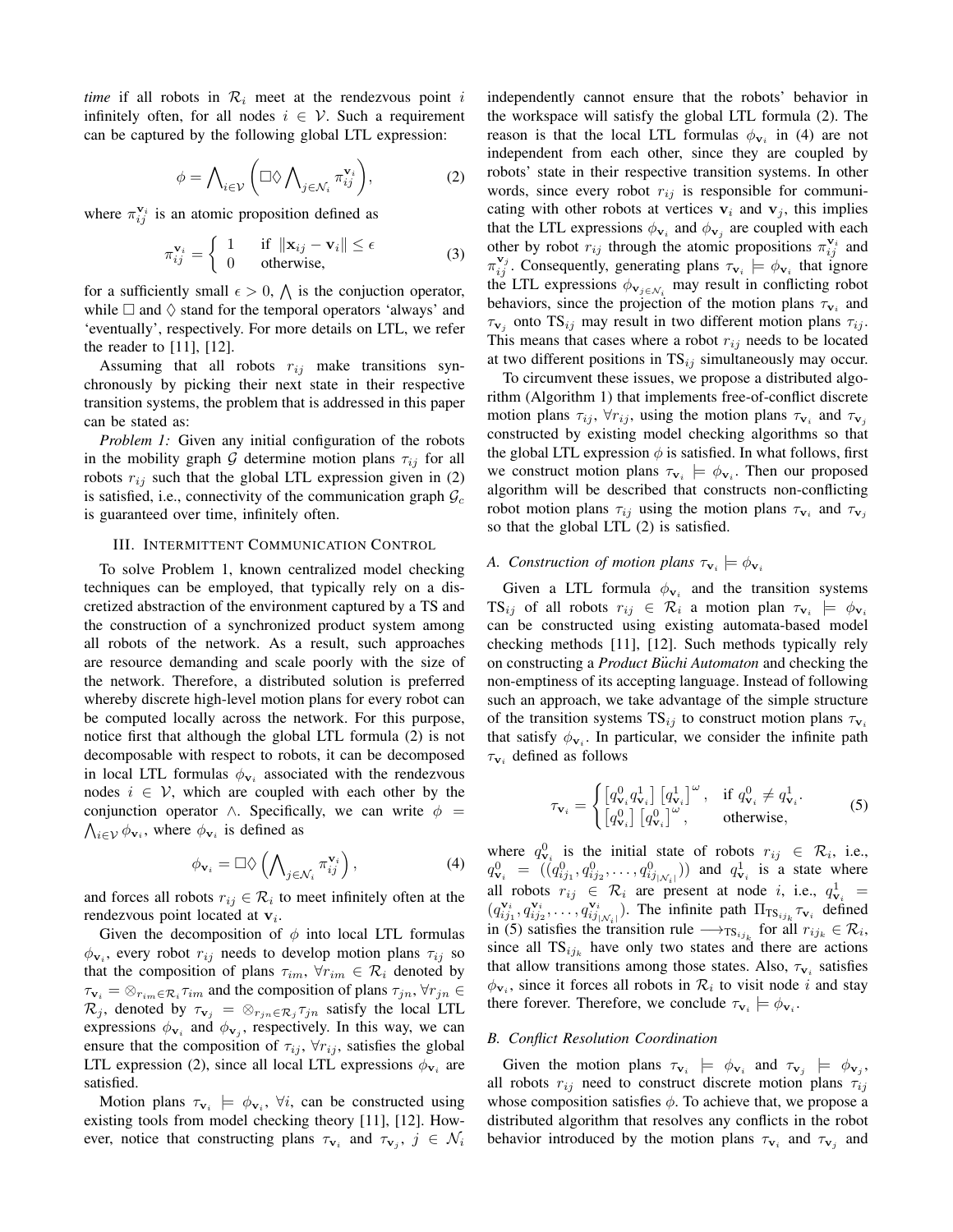constructs motion plans  $\tau_{ij}$  which have the following general form

$$
\tau_{ij} = \tau_{ij}(1)\tau_{ij}(2)\dots
$$
\n
$$
= \left[ \underbrace{X \dots X\Pi |_{\text{TS}_{ij}} \tau_{\mathbf{v}_i}(k)X \dots X\Pi |_{\text{TS}_{ij}} \tau_{\mathbf{v}_j}(k)X \dots X}_{\ell} \right]_{k=1}^{\infty}
$$
\n
$$
= \left[ p_{ij}^k \right]_{k=1}^{\infty},
$$
\n(6)

such that  $\tau_{ij}(1) = q_{ij}^0$ . I.e.,  $\tau_{ij}$  can be written as the concatenation of the finite paths  $p_{ij}^{\dot{k}}$  of TS<sub>ij</sub>,  $\forall k \in \mathbb{N}_+$ . In (6)  $\ell$  is the length of the path  $p_{ij}^k$  and is *a priori* selected to be  $\ell = \max \{d_{\mathbf{v}_i}\}_{i=1}^R + 1$  for all robots, where  $d_{\mathbf{v}_i}$  denotes the degree of vertex  $i$  in graph  $G$ . This particular choice for the parameter  $\ell$  ensures the construction of free-of-conflict motion plans, as it will shown in Proposition 3.2. Also, in (6),  $\Pi|_{\text{TS}_{ij}} \tau_{\mathbf{v}_i}(k)$  denotes the k-th state of robot  $r_{ij}$  in  $\text{TS}_{ij}$ according to the motion plan  $\tau_{\mathbf{v}_i}$ . Furthermore, the state X denotes that robot  $r_{ij}$  can be in any state of its  $TS_{ij}$ ; hereafter, we assume that in the  $X$  states every robot decides to wait at its current state in  $TS_{ij}$ .

The finite paths  $p_{ij}^k$  are constructed sequentially across the nodes  $i \in V$ , as follows. Let  $S = {\mathbf{v}_1, \dots, \mathbf{v}_i, \dots}$  be an ordered sequence of the nodes in the mobility graph  $G$ , so that consecutive nodes in  $S$  are connected by an edge in  $G$ . We assume that  $S$  is known by all robots and that every robot  $r_{ij}$  is initially located at either node  $v_i$  or  $v_j$ , whichever appears first in  $S$ . Assume that paths have been constructed for all nodes in  $S$  that precede  $v_i$  and that currently all robots  $r_{ij} \in \mathcal{R}_i$  are located at node i and coordinate to construct the paths  $p_{ij}^k$ . Since consecutive nodes in S are connected by an edge in  $G$ , this means that there is at least one robot  $r_{im} \in \mathcal{N}_{ij}$  which previously constructed its path  $p_{im}^k$  by placing at its  $n_{im}^{\mathbf{v}_i}$ -th entry the state  $\Pi |_{\text{TS}_{im}} \tau_{\mathbf{v}_i}(k)$ , i.e.,  $p_{im}^k(n_{im}^{\mathbf{v}_i}) = \Pi|_{\text{TS}_{im}} \tau_{\mathbf{v}_i}(k)$ . Then robot  $r_{ij}$  constructs the path  $p_{ij}^k$  based on three rules. According to the first rule, the state  $\prod_{i=1}^{n} \tau_{\mathbf{v}_i}(k)$  will be placed at the  $n_{ij}^{\mathbf{v}_i}$ -th entry, which is selected to be equal to  $n_{im}^{\mathbf{v}_i}$ , which is common for all robots  $r_{im} \in \mathcal{N}_{ij}$  [line 1, Alg. 1]. This ensures that robot  $r_{ij}$  and all other robots  $r_{im}$  will meet at the same time at  $v_i$ , as it will be shown in Proposition 3.4. The next step is to place the state  $\Pi|_{\text{TS}_{ij}} \tau_{\mathbf{v}_j}(k)$  at the  $n_{ij}^{\mathbf{v}_j}$ -th entry of  $p_{ij}^k$ . The index  $n_{ij}^{\mathbf{v}_j}$  will be determined by one of the two following rules. If there exist robots  $r_{mj} \in \mathcal{N}_{ij}$  that have already constructed the paths  $p_{mj}^k$ , then the index  $n_{ij}^{\mathbf{v}_j}$  is selected to be equal to  $n_{mj}^{\mathbf{v}_j}$ , which is common for all  $r_{mj} \in \mathcal{N}_{ij}$ [line 3, Alg. 1]. Otherwise, the state  $\Pi|_{\text{TS}_{ij}} \tau_{\mathbf{v}_j}(k)$  can be placed at any free entry of  $p_{ij}^k$  indexed by  $n_{ij}^{\mathbf{v}_j}$ , provided that the  $n_{ij}^{\mathbf{v}_j}$ -th entry of all paths  $p_{im}^k$  of the robots  $r_{im} \in \mathcal{N}_{ij}$ that have already been constructed does not contain states  $\Pi|_{\text{TS}_{im}}\tau_{\mathbf{v}_m}(k)$  with  $m \in \mathcal{N}_j$  [line 5, Alg. 1]. Note that without the third rule [line 5], at a subsequent iteration of this procedure, robot  $r_{jm} \in \mathcal{N}_{ij}$  would have to place the states  $\Pi|_{\text{TS}_{jm}}\tau_{\mathbf{v}_j}(k)$  and  $\Pi|_{\text{TS}_{jm}}\tau_{\mathbf{v}_m}(k)$  at a common entry of  $p_{jm}^k$ , i.e.,  $n_{jm}^{v_j} = n_{jm}^{v_m}$ , due to the two previous rules and, therefore, a conflicting behavior for robot  $r_{jm}$  would occur. In all the remaining entries of  $p_{ij}^k$ , Xs are placed [line 7, Alg.

**Algorithm 1** Construction of motion plans  $\tau_{ij} = [p_{ij}^k]_{k=1}^{\infty}$  at node i

**Require:** Already constructed finite paths  $p_{im}^k$  and  $p_{mj}^k$  of robots in  $\mathcal{N}_{ij}$ ;

**Require:** All robots in  $\mathcal{R}_i$  are located at node *i*;

1: 
$$
p_{ij}^k(n_{ij}^{\mathbf{v}_i}) := \Pi|_{\text{TS}_{ij}} \tau_{\mathbf{v}_i}(k), n_{ij}^{\mathbf{v}_i} = n_{im}^{\mathbf{v}_i}, \forall r_{im} \in \mathcal{N}_{ij};
$$
  
2: **if** there exist constructed paths  $p_{mj}^k$  **then**

 $\begin{array}{lll} \pi^k_{ij}(n^{\mathbf{v}_j}_{ij}):= \Pi|_{\mathrm{TS}_{ij}}\tau_{\mathbf{v}_j}(\hat{k}), \, n^{\mathbf{v}_j}_{ij}=n^{\mathbf{v}_j}_{mj}, \,\, \forall r_{mj} \in \mathcal{N}_{ij}; \end{array}$ 4: else

5:  $p_{ij}^k(n_{ij}^{\mathbf{v}_j}) := \Pi_{\lfloor \text{TS}_{ij} \tau_{\mathbf{v}_j}(k) \rfloor}$  provided either  $p_{im}^k(n_{ij}^{\mathbf{v}_j}) =$  $X, \text{ or } p_{im}^k(n_{ij}^{\mathbf{v}_j}) = \Pi|_{\text{TS}_{im}} \tau_{\mathbf{v}_m}(k) \text{ with } m \notin \mathcal{N}_j,$  $\forall r_{im} \in \mathcal{N}_{ij};$ 

6: end if

- 7: Put  $Xs$  in the remaining entries;
- 8: Transmit path  $p_{ij}^k$  to a robot in  $\mathcal{R}_i$  that has not constructed its motion plan. If there are not such robots, all robots  $r_{ij} \in \mathcal{R}_i$  depart from node *i*;

1].<sup>2</sup> This procedure is repeated until all robots  $r_{ij} \in \mathcal{R}_i$  have constructed their respective paths  $p_{ij}^k$ . Once this happens, all robots  $r_{ij}$  depart from node  $v_i$  and travel to the node  $v_j$ [line 8, Alg. 1]. At that point, all robots connected to the next node in  $S$  are present at that node, and can coordinate to compute their respective paths, as before. The procedure is repeated sequentially over the nodes in  $S$  until all robots have computed their paths. When all robots have constructed their finite paths, they exchange a set of indices denoted by  $\mathcal{X}_{ij}$  that collects the indices  $n_{ij}^X$  at which  $p_{ij}^k(n_{ij}^X) = X$ . If there exist states  $p_{ij}^k(n_{ij}^X) = X$ , for some  $n_{ij}^X \in \bigcap_{\forall r_{mn}}^{\infty} \mathcal{X}_{mn}$ , they are discarded, since in these states all robots  $r_{ij}$  wait at their current states. Communication between the robots in this last stage of the algorithm can happen in the order defined by  $S$ , as before.

*Remark 3.1:* Note that communication according to  $S$  is very predictable and inefficient as it, e.g., does not allow for simultaneous meetings at the nodes of  $G$ . For these reasons it is only used to construct conflict-free motion plans that allow for much more efficient intermittent communication between robots.

## *C. Correctness of the Proposed Algorithm*

In this section, we show that the composition of the distributed discrete motion plans  $\tau_{ij}$  satisfies the global LTL expression (2), i.e., that all robots  $r_{ij} \in \mathcal{R}_i$  rendezvous infinitely often at node i, for all nodes  $i \in V$ . To prove this result, we need first to show that Algorithm 1 can develop non-conflicting motion plans  $\tau_{ij}$ , for which we have the following two results.

<sup>&</sup>lt;sup>2</sup>If  $i = 1$  then initially, a randomly selected robot  $r_{1j}$  creates arbitrarily its path  $p_{1j}^k$  by placing the states  $\Pi|_{\text{TS}_{1j}} \tau_{\mathbf{v}_1}(k)$  and  $\Pi|_{\text{TS}_{1j}} \tau_{\mathbf{v}_j}(k)$  at the  $n_{1j}^{\mathbf{v}_1}$ -th and  $n_{1j}^{\mathbf{v}_j}$ -th entry of  $p_{1j}^k$ , respectively, with  $n_{1j}^{\mathbf{v}_1} \neq n_{1j}^{\mathbf{v}_j}$ . Then the procedure previously described follows. Moreover, depending on the structure of the mobility graph  $G$  it is possible that a node  $v_i$  appears more than once in S. In this case, robots  $r_{ij} \in \mathcal{R}_i$  construct the finite paths  $p_{ij}^k$ only the first time that  $v_i$  appears in S.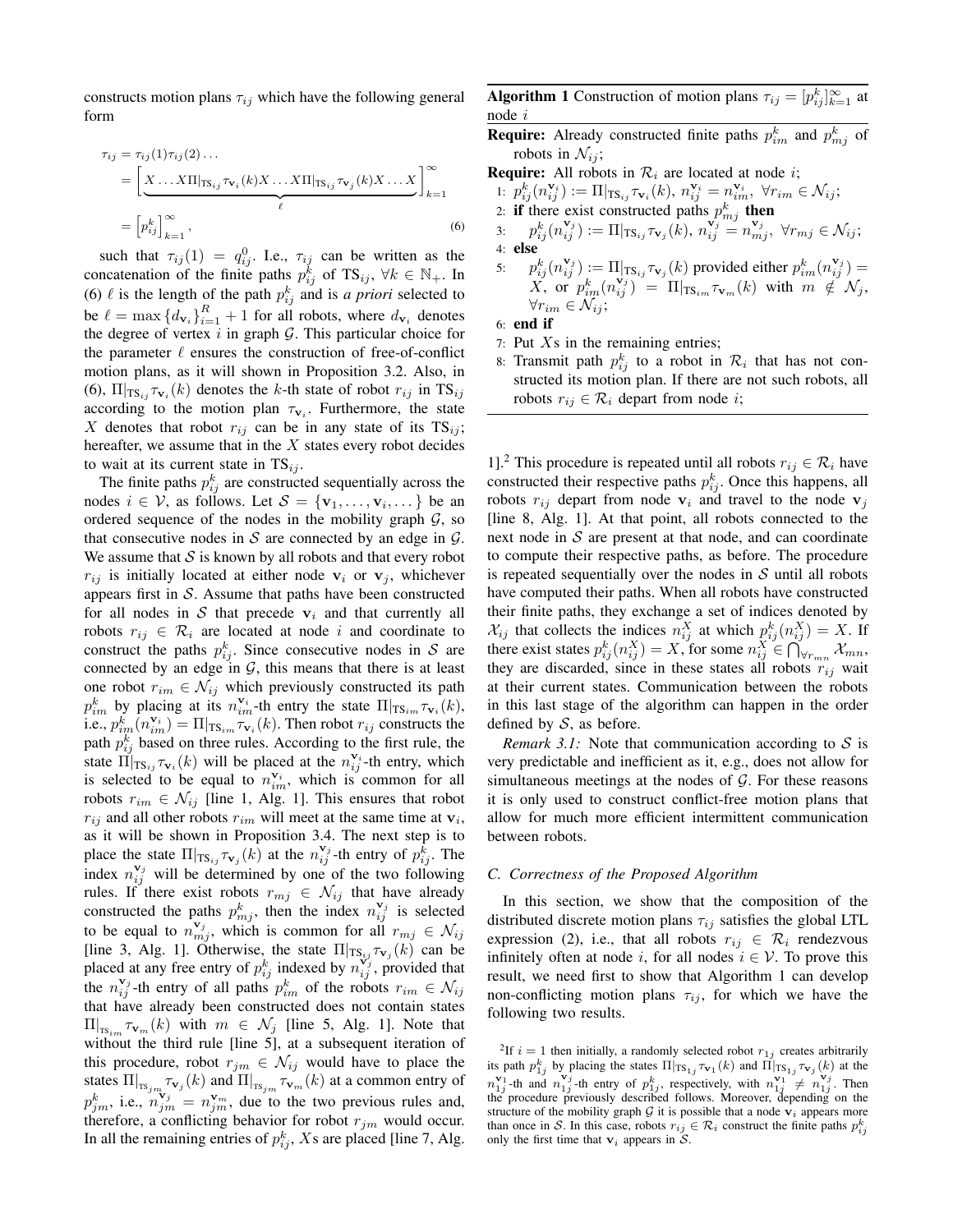*Proposition 3.2:* Algorithm 1 can always construct finite paths  $p_{ij}^k$  with length at most equal to  $\ell = \max \{d_{\mathbf{v}_e}\}_{e=1}^R + 1$ . *Proof:*

The proof is based on contradiction. Assume that a robot  $r_{ij}$  needs a finite path  $p_{ij}^k$  of length greater than  $\ell =$  $\max\{d_{\mathbf{v}_e}\}_{e=1}^R + 1$  when Algorithm 1 is applied. This means that there is a state  $\Pi|_{\text{TS}_{ij}} \tau_{\mathbf{v}_i}$  which cannot be placed at any of the first  $\ell$  entries of  $p_{ij}^k$ . By construction of Algorithm 1, this means that node i has at least  $\ell = \max\{d_{\mathbf{v}_e}\}_{e=1}^R + 1$ neighbors in graph G, i.e.,  $d_{\mathbf{v}_i} \ge \max\{d_{\mathbf{v}_e}\}_{e=1}^R + 1$ , which can never happen. Hence, the length  $\ell = \max \{d_{\mathbf{v}_e}\}_{e=1}^R + 1$ of the path  $p_{ij}^k$  is sufficiently large for the construction of discrete motion plans  $\tau_{ij}$  by Algorithm 1, which completes the proof.

Proposition 3.2 shows also that the finite paths  $p_{ij}^k$  and consequently, the motion plans  $\tau_{ij}$  are scale free, i.e., they depend on the node degree of graph  $G$ , and not on its size.

*Proposition 3.3:* Algorithm 1 generates *admissible* discrete motion plans  $\tau_{ij}$ , i.e., motion plans that are free of conflicts and satisfy the transition rule  $\rightarrow_{ij}$ .

*Proof:* The discrete motion plans  $\tau_{ij}$  satisfy the transition rule  $\rightarrow_{ij}$  by construction of the transition systems TS<sub>ij</sub>. In particular, all transitions from  $\tau_{ij}(k)$  to  $\tau_{ij}(k+1)$ , for all k, satisfy the transition rule in  $TS_{ij}$ , since all  $TS_{ij}$  have only two states and there are actions that allow transitions among those states.

A conflicting behavior for robot  $r_{ij}$  can occur if this robot needs to be located at two different states in  $TS_{ij}$ , simultaneously. Note that this can not happen, since in  $p_{ij}^k$ there are always two available entries  $n_{ij}^{\mathbf{v}_i}$  and  $n_{ij}^{\mathbf{v}_j}$  for the plans  $\Pi|_{\text{TS}_{ij}} \tau_{\mathbf{v}_i}(k)$  and  $\Pi|_{\text{TS}_{ij}} \tau_{\mathbf{v}_j}(k)$  such that  $n_{ij}^{\mathbf{v}_i} \neq n_{ij}^{\mathbf{v}_j}$ , as shown in Proposition 3.2. Therefore, robot  $r_{ij}$  will never need to be at states  $\Pi|_{\mathrm{TS}_{ij}} \tau_{\mathbf{v}_i}(k)$  and  $\Pi|_{\mathrm{TS}_{ij}} \tau_{\mathbf{v}_j}(k)$  at the same time, which completes the proof.

The following proposition shows that the motion plans generated by Algorithm 1 ensure connectivity of the network infinitely often over time, which we present without proof due to space limitations.

*Proposition 3.4:* The composition of motion plans  $\tau_{ij}$ generated by Algorithm 1 satisfies the global LTL expression (2), i.e., connectivity of the robot network is ensured over time, infinitely often.

In general, the motion plans  $\tau_{ij}$  are infinite paths of TS<sub>ij</sub> and, therefore, in practice they are hard to implement and manipulate. In the following proposition, we show that the motion plans  $\tau_{ij}$  have a finite representation and they can be expressed in a prefix-suffix structure, where the prefix part  $\tau_{ij}^{\text{pre}}$  is traversed only once and the suffix part  $\tau_{ij}^{\text{suf}}$  is repeated infinitely.

*Proposition 3.5:* Algorithm 1 generates discrete motion plans  $\tau_{ij}$  for all robots  $r_{ij}$  in a prefix-suffix structure, i.e.,

$$
\tau_{ij} = \tau_{ij}^{\text{pre}} \left[ \tau_{ij}^{\text{surf}} \right]^{\omega}, \tag{7}
$$

where  $\tau_{ij}^{\text{pre}} = [p_{ij}^k]_{k=1}^{\max(S_i, S_j)}, \quad \tau_{ij}^{\text{suf}} =$  $[p_{ij}^k]_{k=\max(S_i,S_j)+1}^{\max(P_i,P_j)+\max(S_i,S_j)}$ , and  $S_i$  and  $P_i$  refer to the length of the prefix and suffix part of  $\tau_{v_i}$ , respectively.<sup>3</sup>

*Proof:* The result can straightforwardly be derived by expanding the motion plan  $\tau_{ij}$  given in (6) and observing the repetitive pattern  $\tau_{ij}^{\text{surf}} = \left[ p_{ij}^k \right]_{k=\max(S_i, S_j)+\max(S_i, S_j)}^{\max(P_i, P_j) + \max(S_i, S_j)}.$ 

# IV. SIMULATION STUDIES

In this section, a simulation study is provided that illustrates our approach for a network of  $N = 18$  robots that move along the edges of the mobility graph shown in Figure 2. As discussed in Section III, at the beginning, all robots  $r_{ij} \in \mathcal{R}_i$ , for all nodes i, construct motion plans  $\tau_{\mathbf{v}_i} \models \phi_{\mathbf{v}_i}$ . For example, for the three leftmost rendezvous points shown in Figure 2, these motion plans have the following form:

$$
\tau_{\mathbf{v}_1} = \left[ \left( q_{12}^{\mathbf{v}_1}, q_{13}^{\mathbf{v}_3} \right) \left( q_{12}^{\mathbf{v}_1}, q_{13}^{\mathbf{v}_1} \right) \right] \left[ \left( q_{12}^{\mathbf{v}_1}, q_{13}^{\mathbf{v}_1} \right) \right]^\omega, \tag{8}
$$

$$
\tau_{\mathbf{v}_2} = [ (q_{12}^{\mathbf{v}_1}, q_{23}^{\mathbf{v}_2}) (q_{12}^{\mathbf{v}_2}, q_{23}^{\mathbf{v}_2}) ] [ (q_{12}^{\mathbf{v}_2} q_{23}^{\mathbf{v}_2}) ]^{\omega} , \qquad (9)
$$

$$
\tau_{\mathbf{v}_3} = [(q_{13}^{\mathbf{v}_3}, q_{23}^{\mathbf{v}_2}, q_{35}^{\mathbf{v}_5}, q_{34}^{\mathbf{v}_4}) (q_{13}^{\mathbf{v}_3}, q_{23}^{\mathbf{v}_3}, q_{35}^{\mathbf{v}_3}, q_{34}^{\mathbf{v}_3})] [(q_{13}^{\mathbf{v}_3}, q_{23}^{\mathbf{v}_3}, q_{35}^{\mathbf{v}_3}, q_{34}^{\mathbf{v}_3})]^{\omega}.
$$
 (10)

Then, motion plans  $\tau_{ij}$  are constructed by Algorithm 1 which, e.g., for robots  $r_{12}$ ,  $r_{13}$ ,  $r_{23}$  have the following structure

$$
\tau_{12} = \left[ p_{12}^k \right]_{k=1}^{\infty} = \left[ \Pi |_{\text{TS}_{12}} \tau_{\mathbf{v}_1}(k) \Pi |_{\text{TS}_{12}} \tau_{\mathbf{v}_2}(k) X \right]_{k=1}^{\infty}, \tag{11}
$$

$$
\tau_{13} = \left[ p_{13}^k \right]_{k=1}^{\infty} = \left[ \Pi |_{\text{TS}_{13}} \tau_{\mathbf{v}_1}(k) X \Pi |_{\text{TS}_{13}} \tau_{\mathbf{v}_3}(k) \right]_{k=1}^{\infty}, \tag{12}
$$

$$
\tau_{23} = \left[ p_{23}^k \right]_{k=1}^{\infty} = \left[ X \Pi \right|_{\text{TS}_{23}} \tau_{\mathbf{v}_2}(k) \Pi \right|_{\text{TS}_{23}} \tau_{\mathbf{v}_3}(k) \big]_{k=1}^{\infty} . \tag{13}
$$

Using the result from Proposition 3.5, the above motion plans can be written in the following prefix-suffix form<sup>4</sup>

$$
\tau_{12} = \left[ \underbrace{q_{12}^{\mathbf{v}_1} q_{12}^{\mathbf{v}_1} q_{12}^{\mathbf{v}_1} q_{12}^{\mathbf{v}_2} q_{12}^{\mathbf{v}_2} q_{12}^{\mathbf{v}_2}}_{=p_{12}^2} \right] \left[ \underbrace{q_{12}^{\mathbf{v}_1} q_{12}^{\mathbf{v}_2} q_{12}^{\mathbf{v}_2}}_{=p_{12}^3} \right]^{\omega}, \qquad (14)
$$

$$
\tau_{13} = \left[ \underbrace{q_{13}^{\mathbf{v}_3} q_{13}^{\mathbf{v}_3} q_{13}^{\mathbf{v}_3}}_{=p_{13}^1} \underbrace{q_{13}^{\mathbf{v}_1} q_{13}^{\mathbf{v}_1} q_{13}^{\mathbf{v}_3}}_{=p_{13}^2} \right] \left[ \underbrace{q_{13}^{\mathbf{v}_1} q_{13}^{\mathbf{v}_1} q_{13}^{\mathbf{v}_3}}_{=p_{13}^3} \right]^{\omega}, \qquad (15)
$$

$$
\tau_{23} = \left[ \underbrace{q_{23}^{\mathbf{v}_2} q_{23}^{\mathbf{v}_2} q_{23}^{\mathbf{v}_2} q_{23}^{\mathbf{v}_2} q_{23}^{\mathbf{v}_2} q_{23}^{\mathbf{v}_3}}_{=p_{23}^2} \right] \left[ \underbrace{q_{23}^{\mathbf{v}_2} q_{23}^{\mathbf{v}_2} q_{23}^{\mathbf{v}_3}}_{=p_{23}^3} \right]^{\omega}.
$$
 (16)

To illustrate that under the proposed motion plans connectivity is ensured over time, we implement a consensus algorithm over the dynamic network  $\mathcal{G}_c$ . Specifically, we assume that initially robots generate a random number  $v_{ij}(t_0)$ and when all robots  $r_{ij} \in \mathcal{R}_i$  meet at a rendezvous point i they perform the following consensus update:  $v_{ij}(t)$  =  $\frac{1}{|\mathcal{R}_i|} \sum_{r_{im} \in \mathcal{R}_i} v_{im}(t)$ .

In Figure 2 we observe that there are robots that either wait at the rendezvous points for the arrival of other robots or depart from a meeting point in order to communicate

<sup>&</sup>lt;sup>3</sup>Note that by construction of motion plans  $\tau_{v_i}$  in (5), we have that  $S_i = 1$  or  $S_i = 2$ , and  $P_i = 1$ .

<sup>4</sup>Note that lengths of the prefixes and suffixes of the motion plans shown in (8), (9), and (10) are  $S_1 = S_2 = S_3 = 2$  and  $P_1 = P_2 = P_3 = 1$ , respectively.